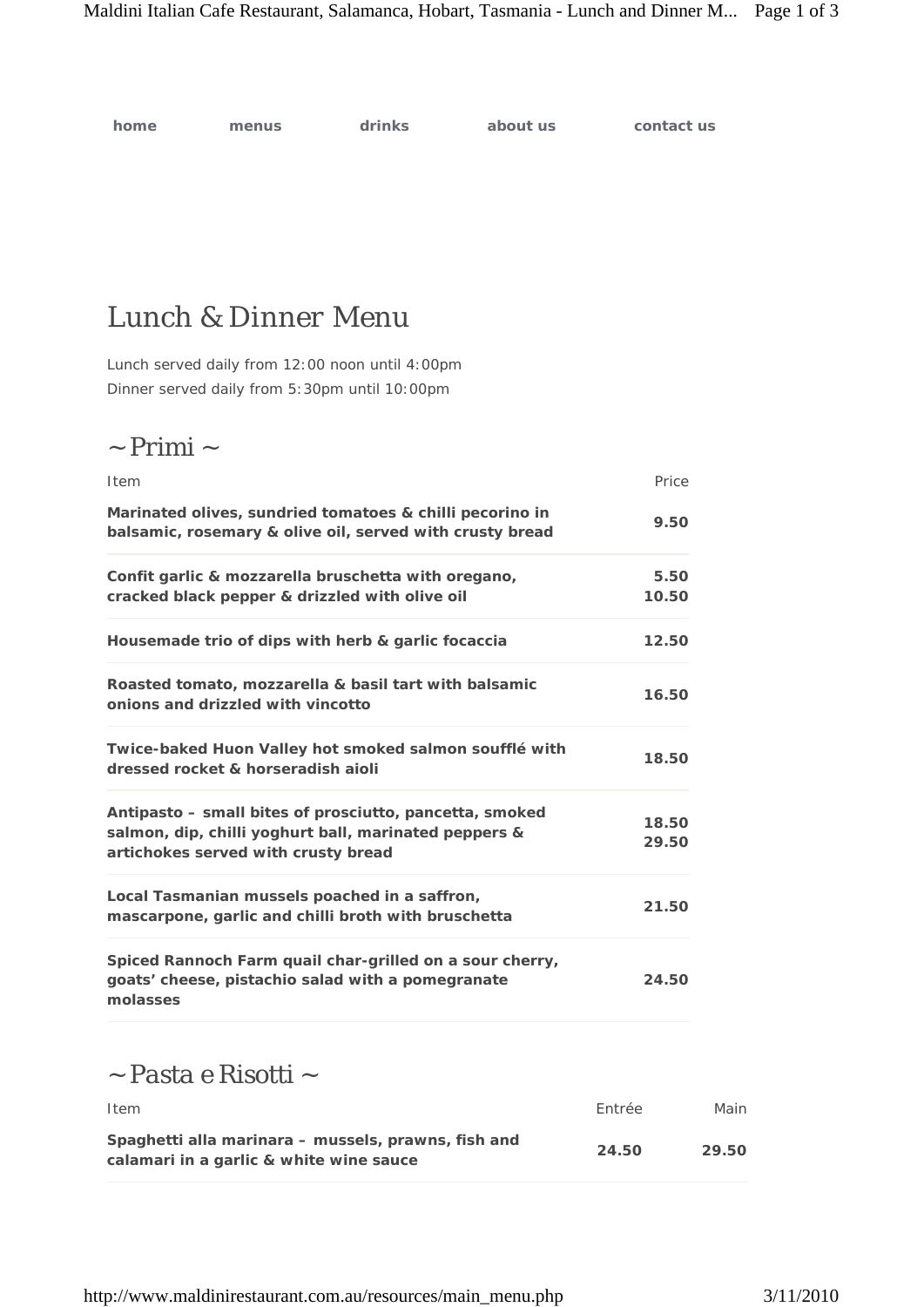| <b>Item</b>                                                                                                      | Entrée | Main  |
|------------------------------------------------------------------------------------------------------------------|--------|-------|
| Pappardelle with prosciutto, artichoke, basil & lemon<br>in a white wine sauce with shaved pecorino              | 20.50  | 24.50 |
| Housemade gnocchi with roasted pumpkin, four<br>cheese sauce, baby spinach and topped with<br>caramelized onions | 22.50  | 27.50 |
| Fresh fusilli with a rich duck ragu of green olives,<br>tomato & fresh herbs topped with shaved pecorino         | 23.50  | 28.50 |
| Housemade potato and dill gnocchi with Huon Valley<br>hot smoked salmon, capers, lemon & mascarpone              | 23.50  | 28.50 |
| Risotto alla pescatore – mussels, prawns, fish and<br>calamari in a napoletana sauce                             | 25.50  | 29.50 |

*~ Secondi ~*

| <i>Item</i>                                                                                                         | Price |
|---------------------------------------------------------------------------------------------------------------------|-------|
| Fish of the Day (See our Extras Board)                                                                              | M/P   |
| Pistachio-crusted Atlantic salmon on a roasted beetroot,<br>tomato, red onion & mint salad with a salsa verde aioli | 33.50 |
| Char-grilled kangaroo fillet on roasted baby root<br>vegetables with a basil, mint pesto & Chianti jus              | 34.50 |
| Almond-crusted chicken cotoletta served on baked<br>potatoes, peppers and eggplant with a herb pesto sauce          | 31.50 |
| Veal Osso Buco braised in red wine, tomato and root<br>vegetables on a saffron infused, currant & herb risotto      | 34.50 |
| Pan-roasted prosciutto wrapped eye fillet served on a<br>gorgonzola mash with a wild mushroom & truffle oil jus     | 36.50 |

*~ Contorni ~*

| <i>Item</i>                                                                        | Price |
|------------------------------------------------------------------------------------|-------|
| Crusty bread with balsamic & extra virgin olive oil                                | 2.00  |
| Wild rocket and shaved pecorino salad with red wine<br>vinaigrette                 | 9.50  |
| Misticanza – sautéed silverbeet and baby spinach with<br>currants, garlic and EVOO | 9.50  |